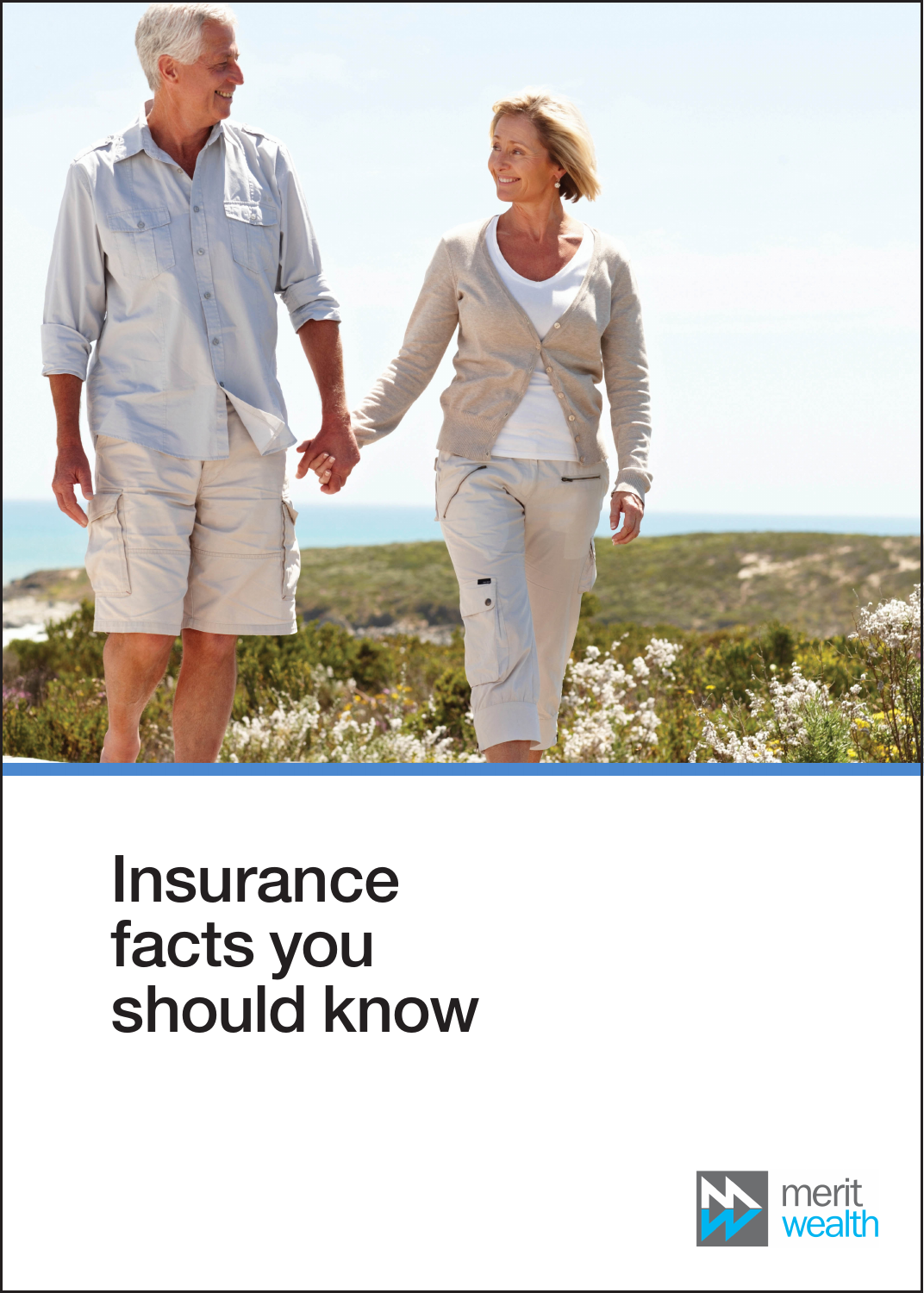2 | Insurance facts you should know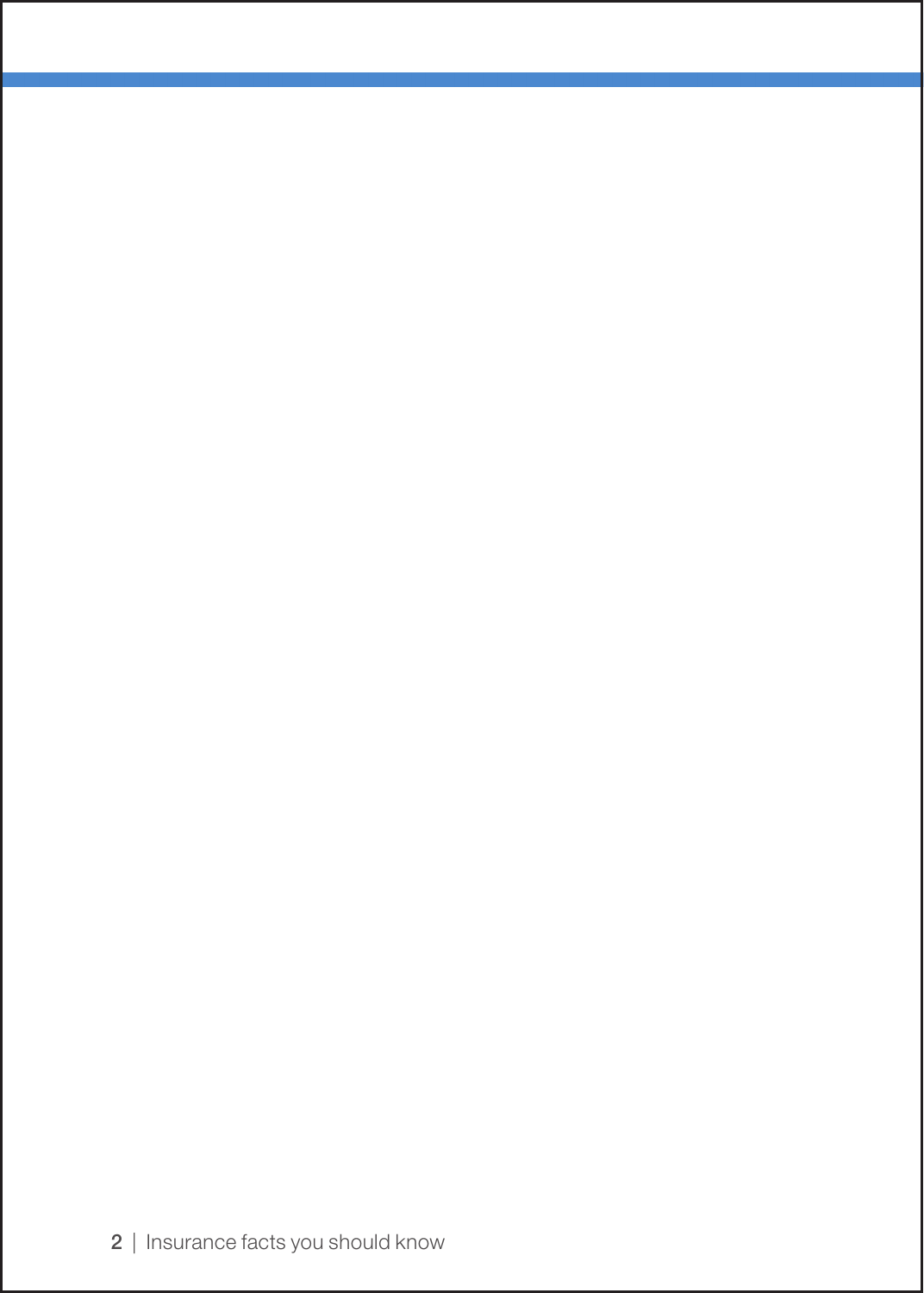# **Contents**

|   | Even non-income earners need to be insured                            |
|---|-----------------------------------------------------------------------|
| 2 | Inside or Outside super?                                              |
| 3 | Your insurance needs change on an annual basis                        |
| 4 | Different ways of protecting you in case<br>of sickness or injury     |
| 5 | Your income is your greatest asset                                    |
| 6 | You don't always have enough insurance in super                       |
| 7 | The cost of aged care is changing the<br>perception of Life Insurance |
| 8 | Some insurance is tax deductible                                      |
| 9 | Sometimes the odds are too high to ignore                             |
|   | Glossary                                                              |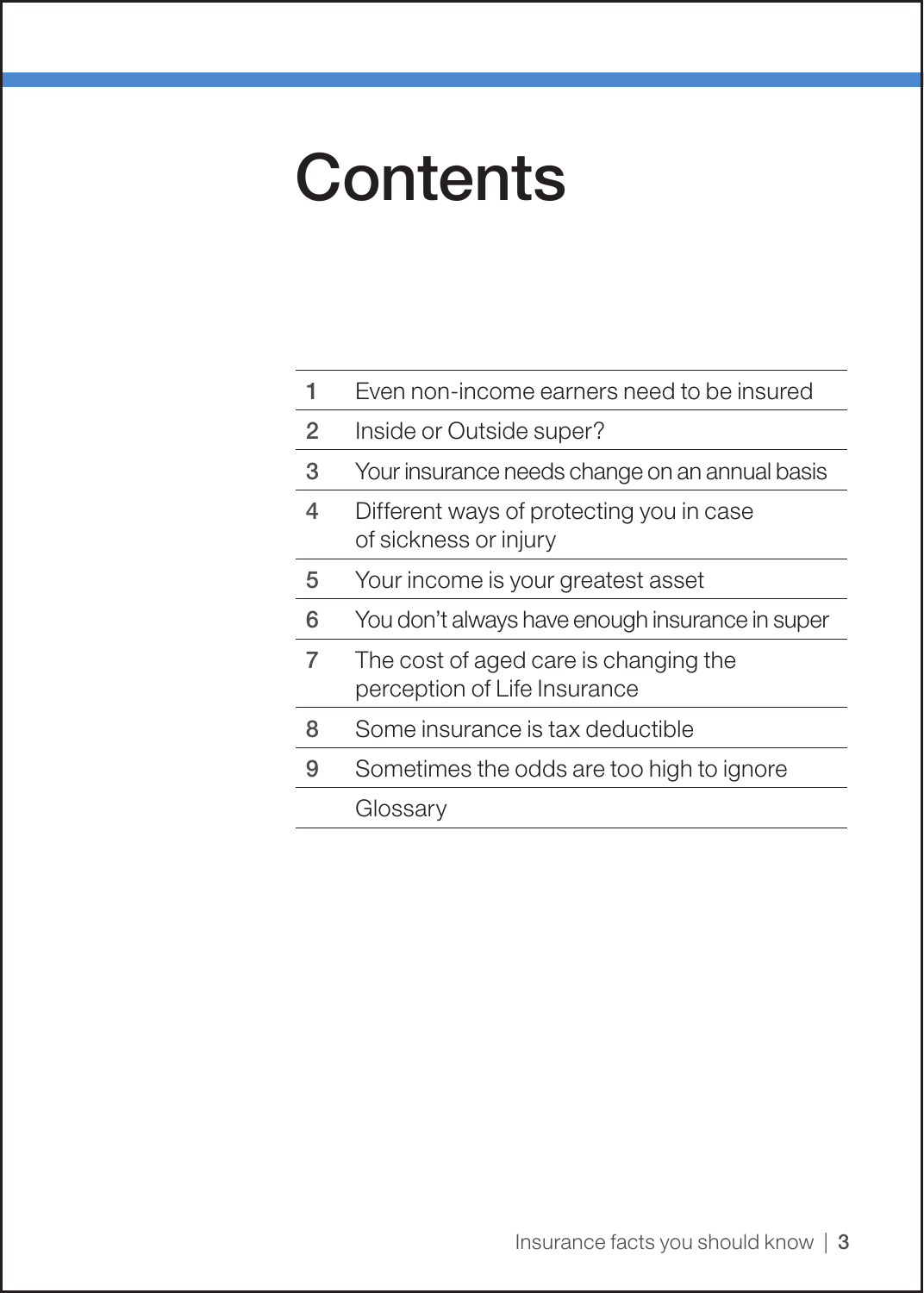# n-income<br>need to<br>ed<br>www.cometers.com Even non-income earners need to be insured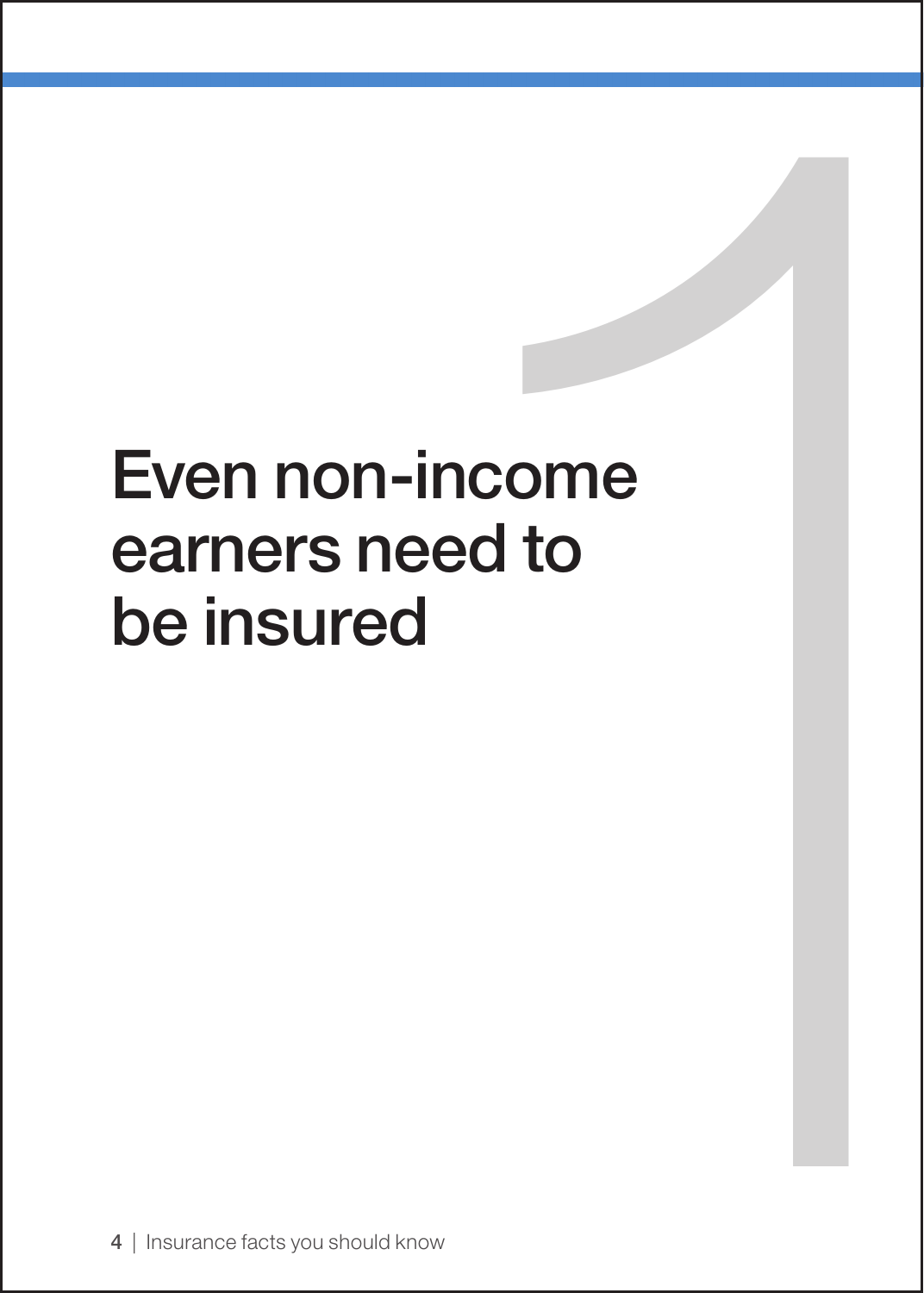**If you are not earning an income from regular paid employment, it doesn't mean that you shouldn't be insured.** 

If you are bringing up children or maintaining your home, you are doing 'unpaid' work. This would turn into a real cost to your family if you weren't there to do it anymore.

In considering the amount of insurance you might need, calculate what it would cost for someone else to do the tasks the 'unpaid' worker currently performs.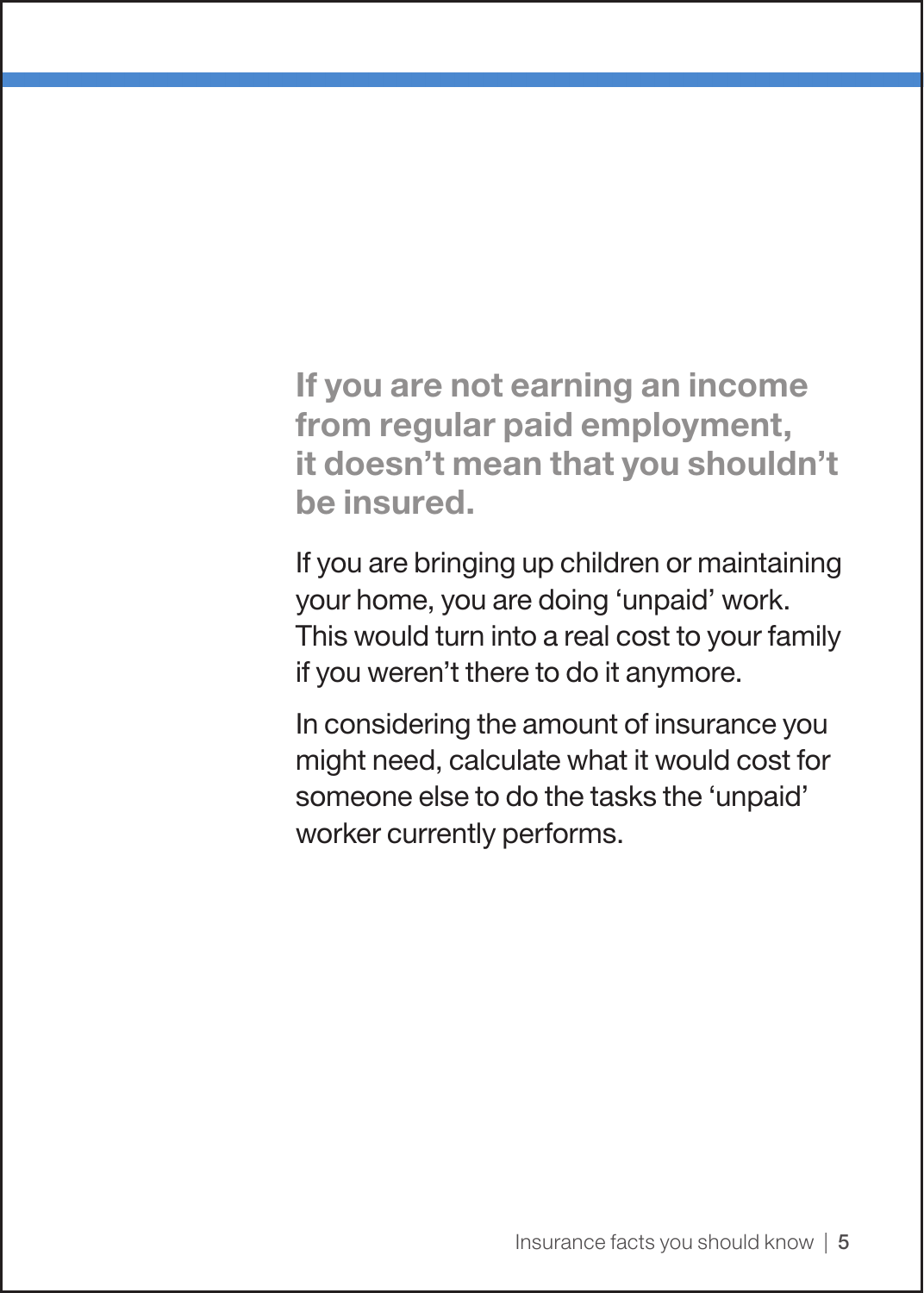# nside or Outside<br>super?<br>Preurance facts you should know Inside or Outside super?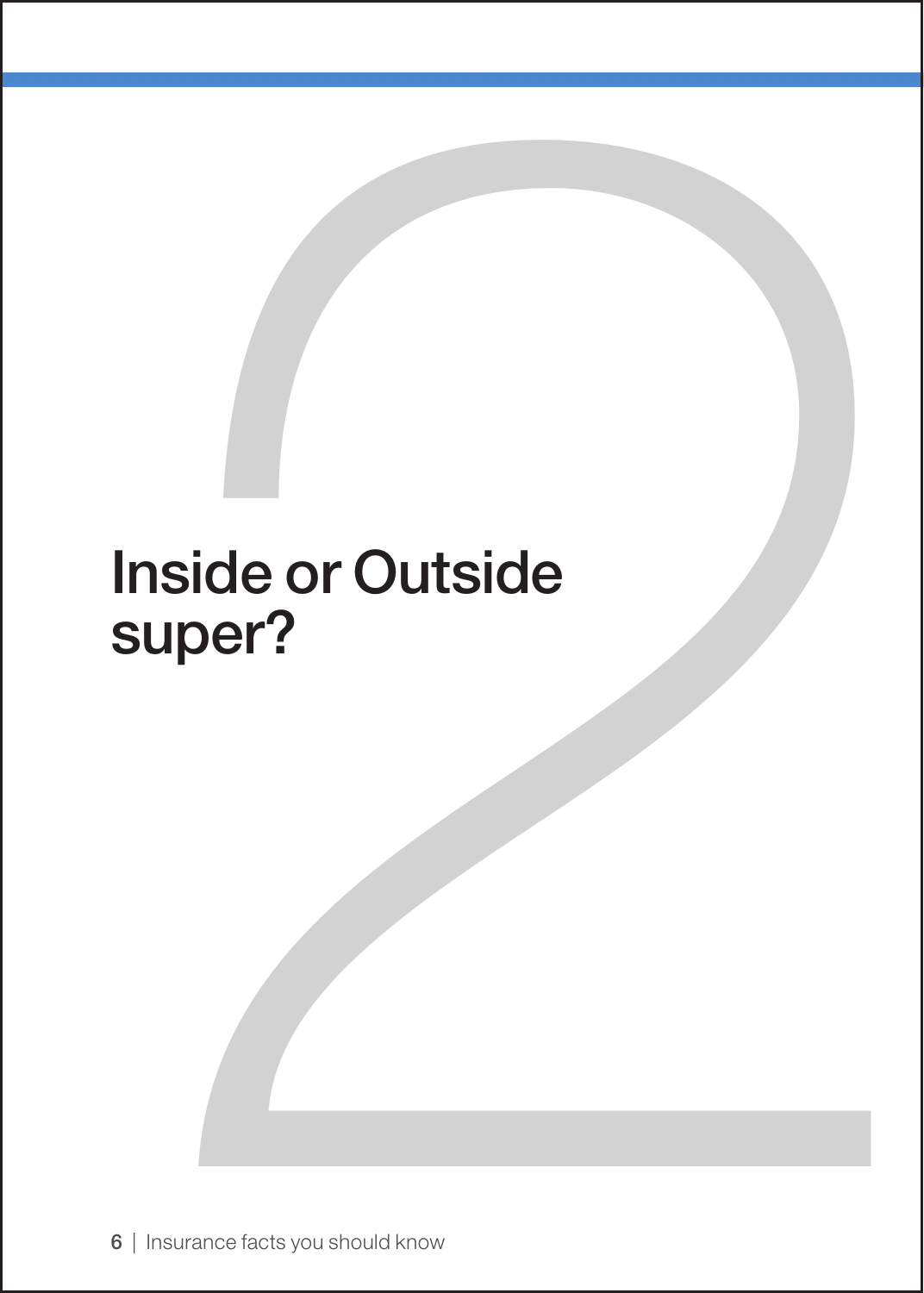**There are good reasons why you should consider holding insurance in your super fund.** 

For certain policies, having insurance inside your super fund can be more tax effective, however some of the benefits may not be accessible until retirement. The beneficiaries of your insurance cover need to be considered as well.

Some insurance products allow you to hold and pay for most of your cover within your super fund and part of your cover outside the fund.

This is commonly referred to as Linking.

Analysing what is best for you and your circumstances can be complex, this is where a financial adviser will be able to help.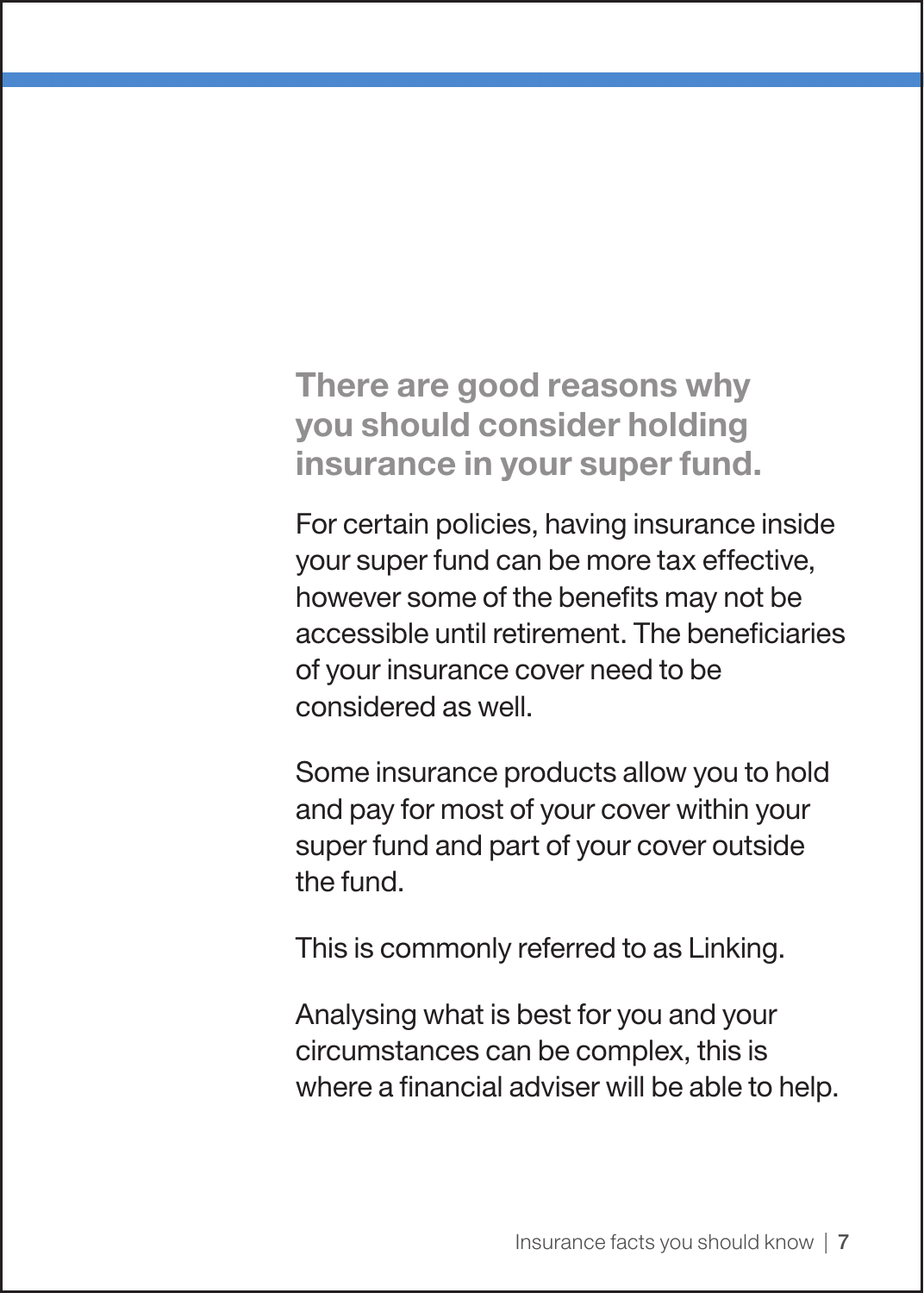# Your insurance needs change on Your insurance<br>needs change on<br>an annual basis<br>31 Insurance lack you should know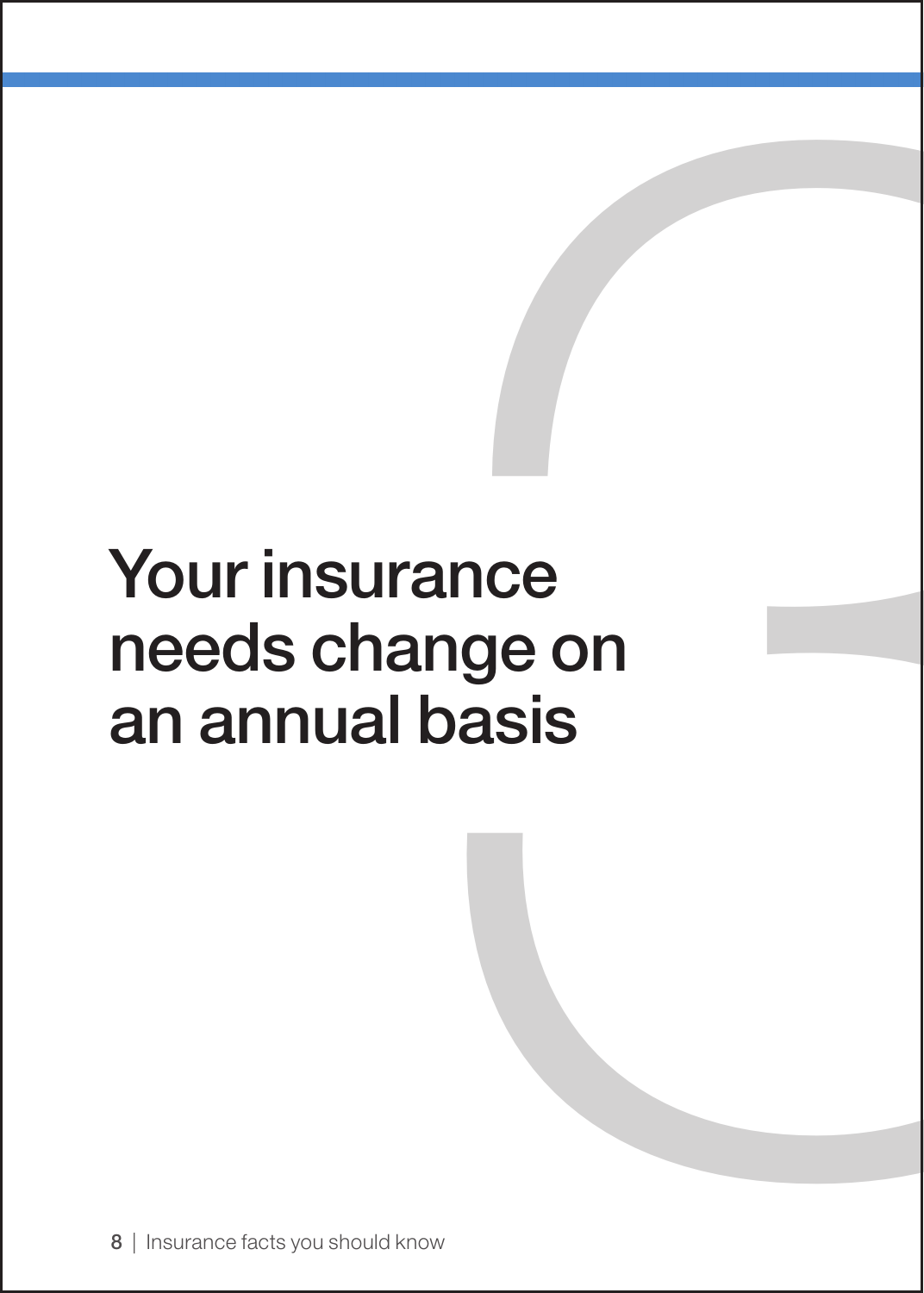# **Each year what you need is likely to change.**

You may have different financial obligations, the need for protecting your dependants might lessen, your children will get older or you may even have more children.

As insurance can be a considerable expense, you don't want to pay for more than you need. Conversely, you don't want to be underinsured if your debt increases or your family grows. An annual reassessment makes good sense. Each year what you need is likely<br>to change.<br>You may have different financial obligations,<br>the need for protecting your dependants<br>might lessen, your children.<br>We of the system will get older or<br>As insurance can be a consi

If you have a financial adviser, ensure your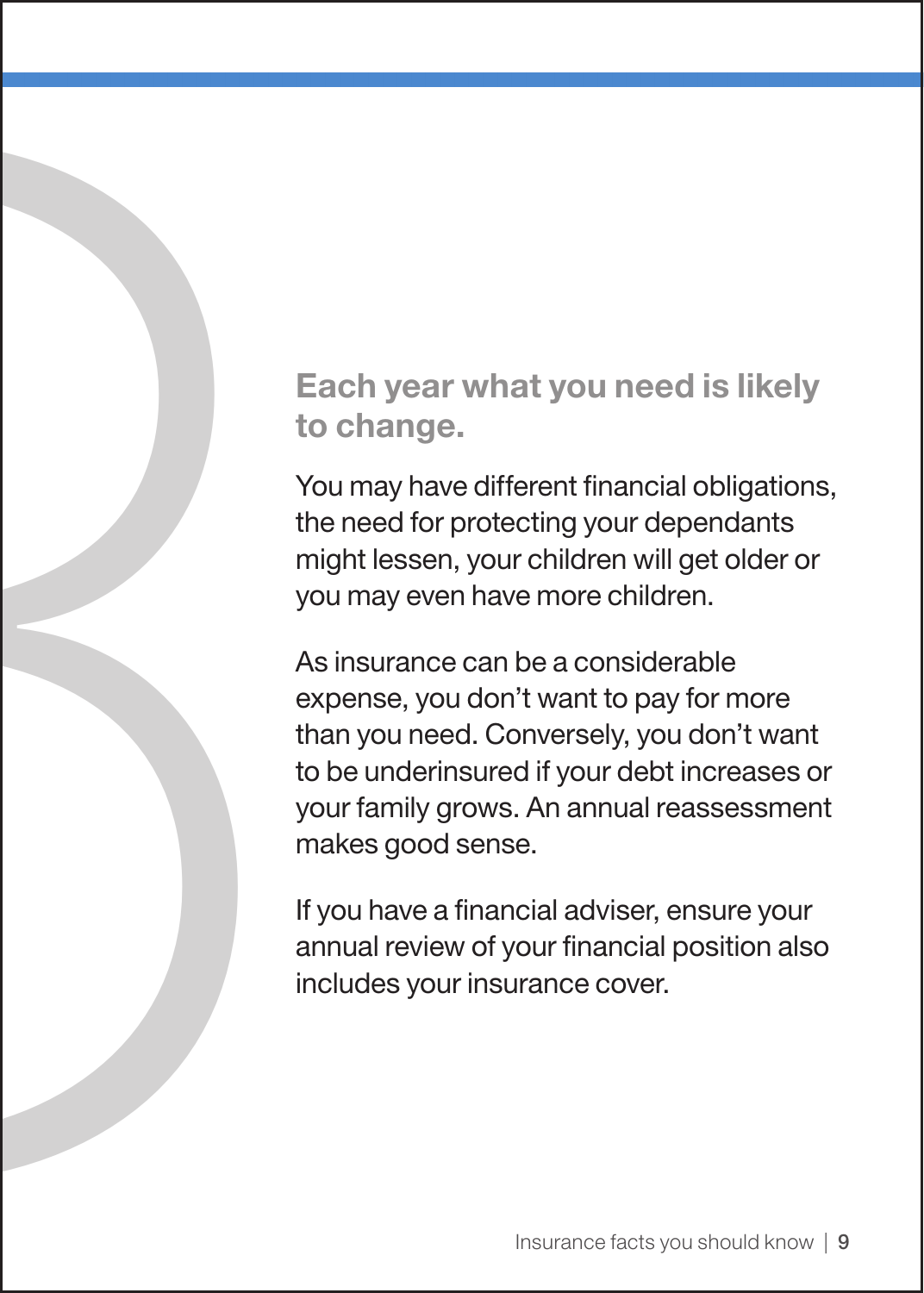# rent ways of<br>ecting you in<br>of sickness<br>ury<br>ectsycrational know Different ways of protecting you in case of sickness or injury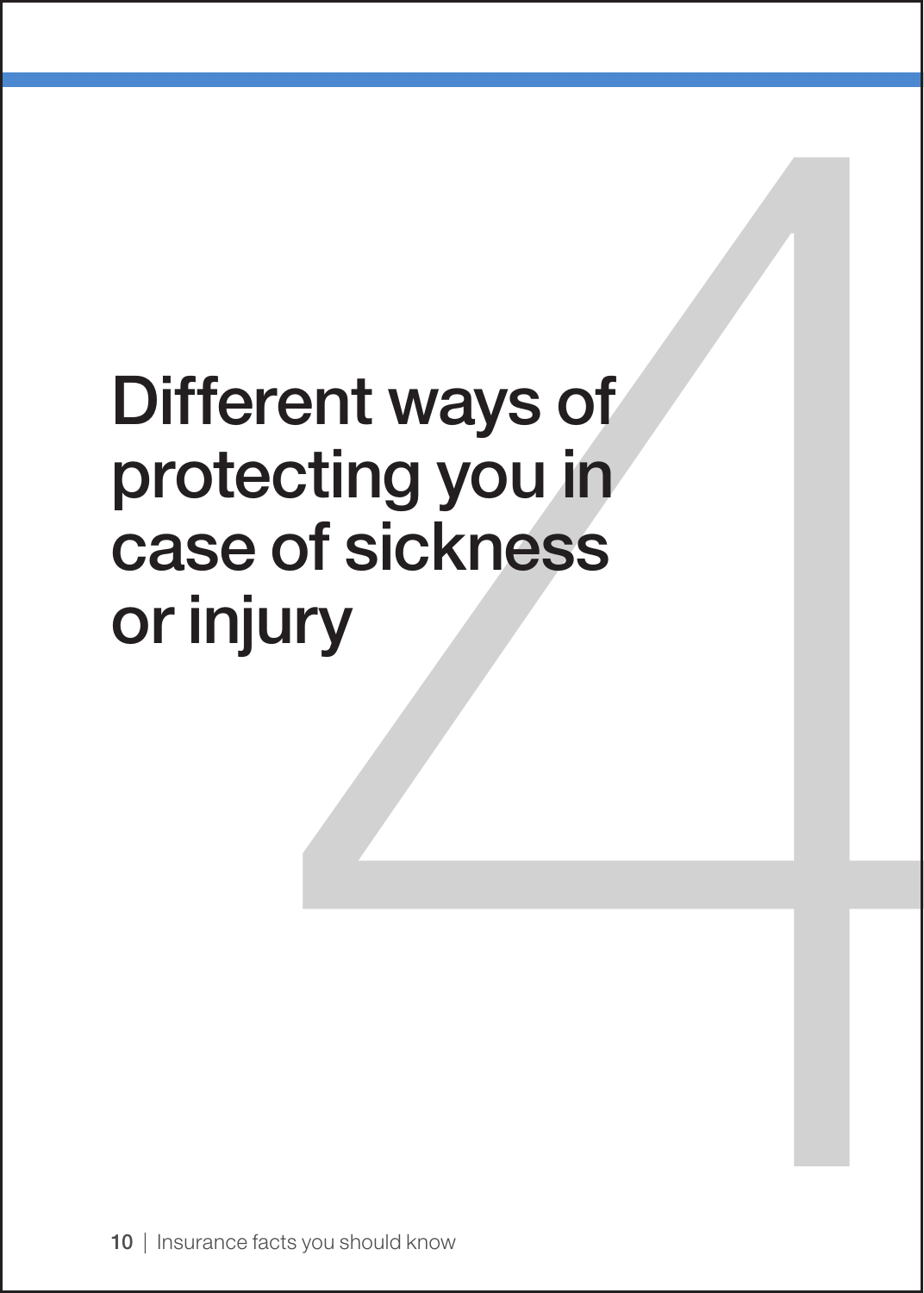**When you insure yourself you are really insuring the loss of your income and the loss of your contribution to the household and family.** 

You are also insuring your health, should you need special care. There are different types of insurance cover to take care of these issues.

**TPD** stands for total and permanent disablement. If you lose the ability to work you will be paid a lump sum from a TPD insurance policy.

**Income protection** is insurance cover that provides a monthly payment in the event you are unable to work due to sickness or injury.

**Living insurance**, sometimes referred to as 'trauma insurance', provides a lump sum payment if you suffer a specified medical condition and survive. It can assist with living expenses, medical costs, special care, and it provides a level of financial independence while you are recovering. When you insure yourself you are relations the loss of your contribution to the household and family, You are also insuring your health, should need special care. There are different typ insurance cover to take care of the

**Life insurance** insures your life – if you lose your life this insurance will pay a lump sum.

Each of these insurances can be tailored to your circumstances and you should seek advice to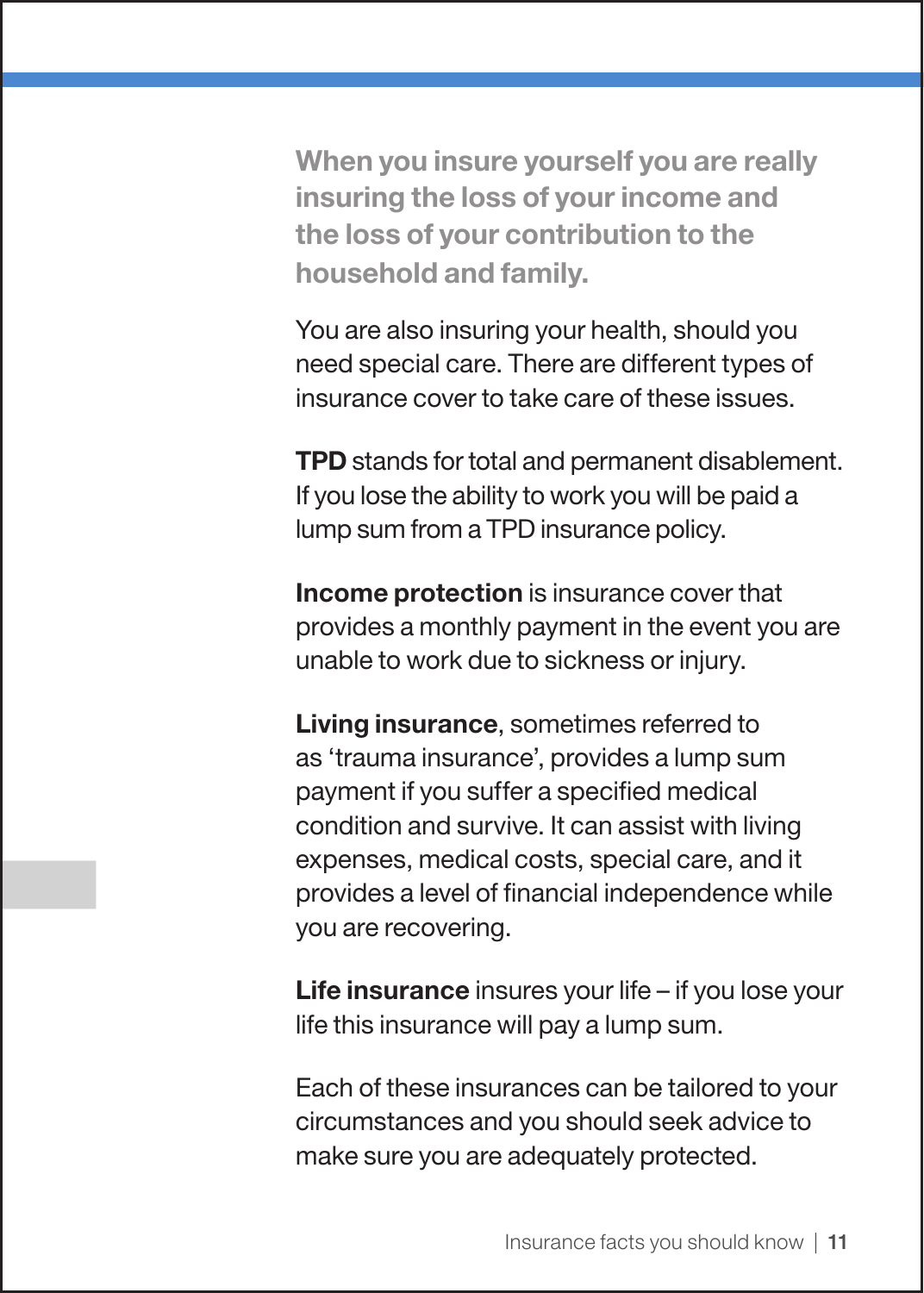# Your income is your<br>greatest asset<br>22 | Insurance facts you should know Your income is your greatest asset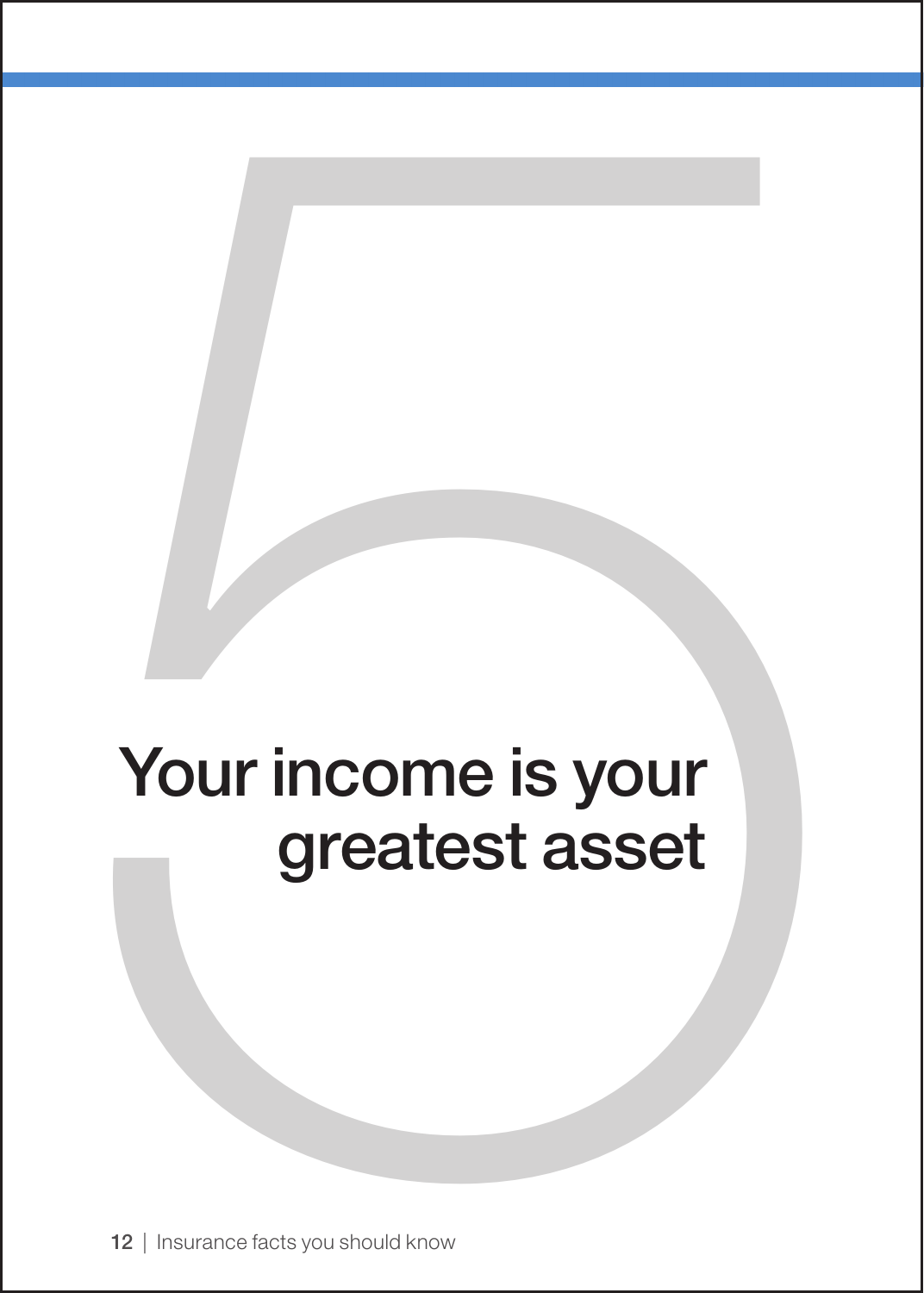**When we look at protecting what we have, we typically look at our tangible assets like our home and cars.** 

Yet potentially our greatest asset - the income that we are expecting each year for the rest of our working lives - is not always something that people would consider insuring.

Your income is what typically funds the house, the car(s) and the family holidays. If you become ill or are unable to work due to sickness or injury, how will you afford to maintain your lifestyle as well as your financial and family commitments?

For a full assessment of your financial needs, it's important to see a financial adviser.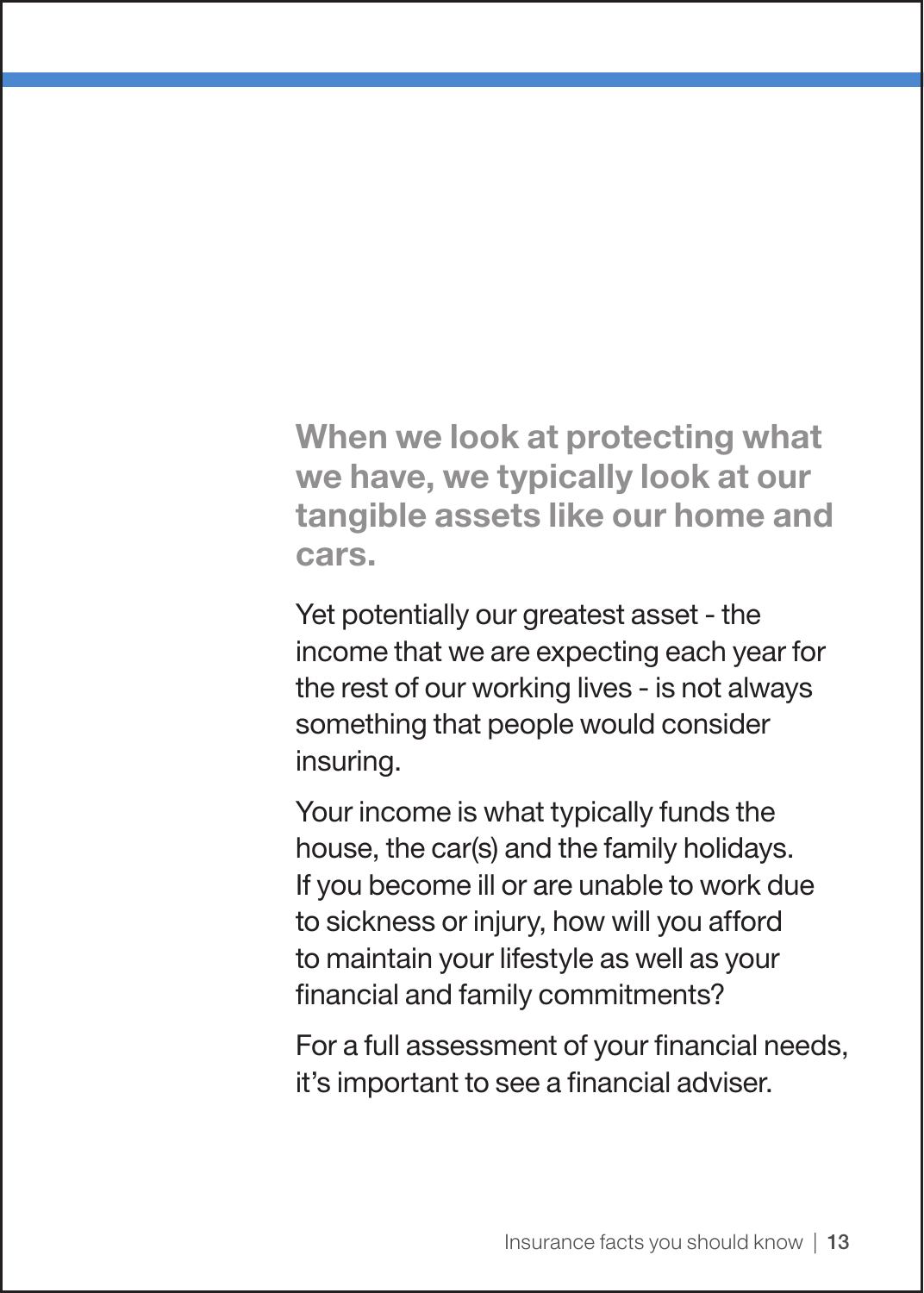# The Contract of Superiors (The Contract of Superiors)<br>The Law Superiors (The Contract of Superiors)<br>Noted Rhow You don't always have enough insurance in super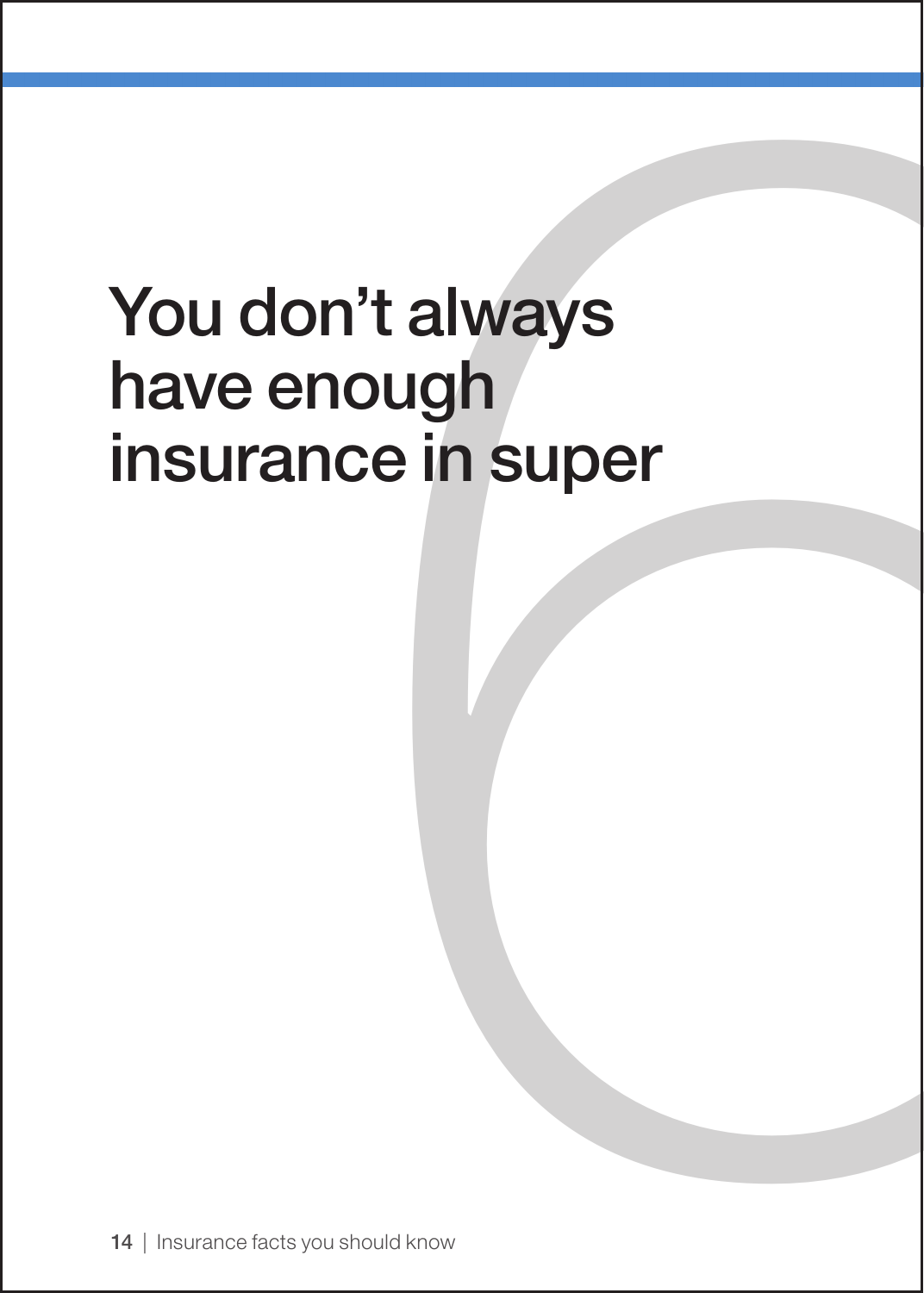**6 out of 10 people with dependants don't have enough insurance cover to look after their family for more than 1 year if they were to pass away.1**

Most of us hold some minimum level of insurance cover as a default within our super fund, but it's not always enough. You need to know how much cover you have, what type of cover it is and what your own needs are so you can consider whether to change or increase your level of cover. 6 out of 10 people with<br>dependants don't have ene<br>insurance cover to look aff<br>family for more than 1 year<br>were to pass away."<br>Most of us hold some minimum lev<br>insurance cover as a default within<br>fund, but it's not always e

As a guide, you should at least be insured to meet the level of debt you and your partner hold, taking into account your financial situation.

It is essential to the well being of your dependants that you have the right level of cover for your circumstances. If you are unsure of what this might be you should seek professional financial advice.

<sup>1</sup> IFSA-Rice Walker Fast Facts: A nation exposed!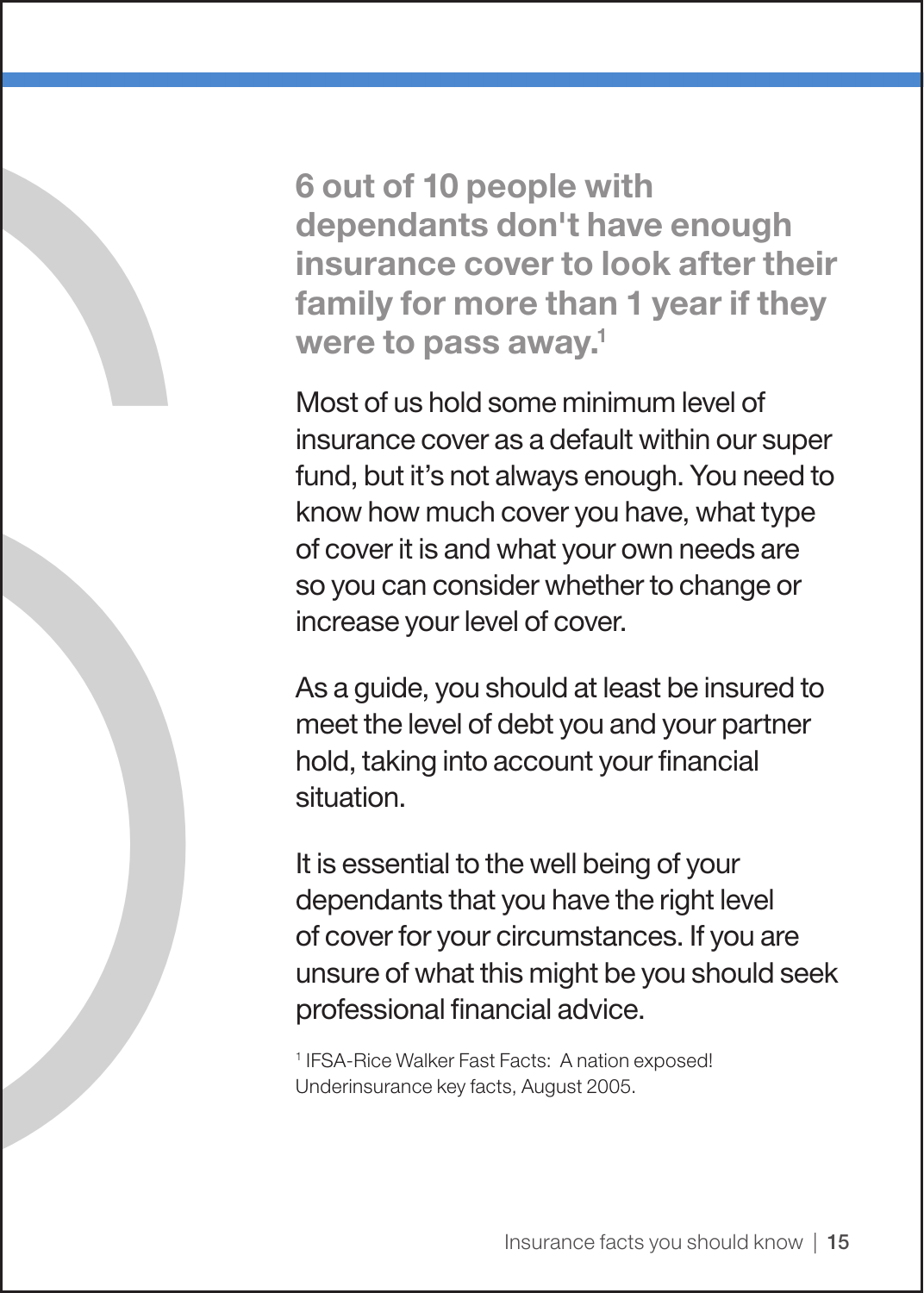# The cost of aged<br>care is changing<br>the perception of<br>Life Insurance<br>stats you should know The cost of aged care is changing the perception of Life Insurance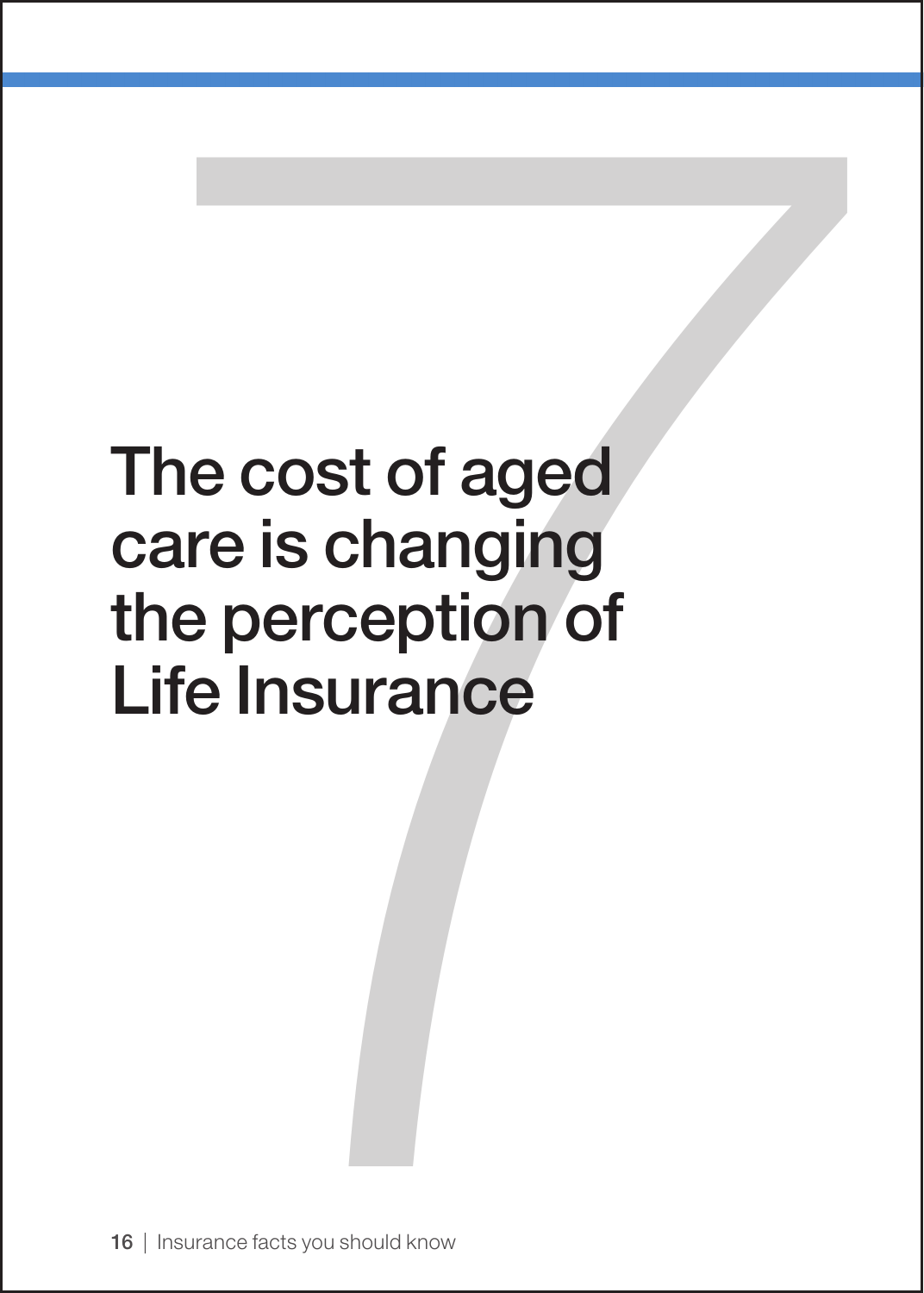**As people live and work longer there is a greater need to make sure that your income is protected for longer so that it doesn't run out in your working lifetime.** 

New products are now offering income protection cover up to age 70. So in the event you are unable to work as a result of sickness or injury, it may make good financial sense to obtain a cover that lasts longer.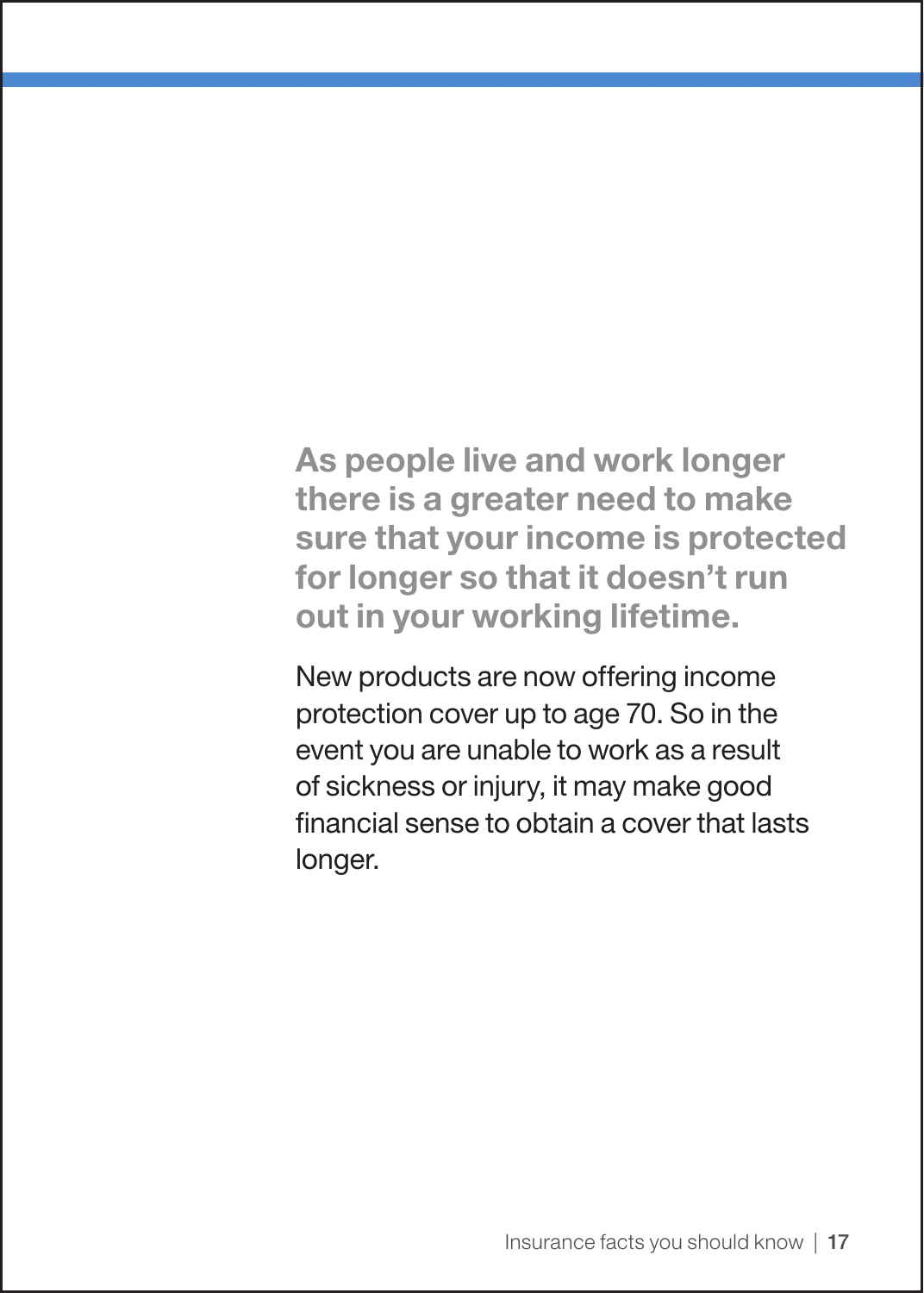# Some insurance<br>is tax deductible<br>the contact system of the contact system of the contact system of the contact system of the contact of the contact of the contact of the contact of the contact of the contact of the contact Some insurance is tax deductible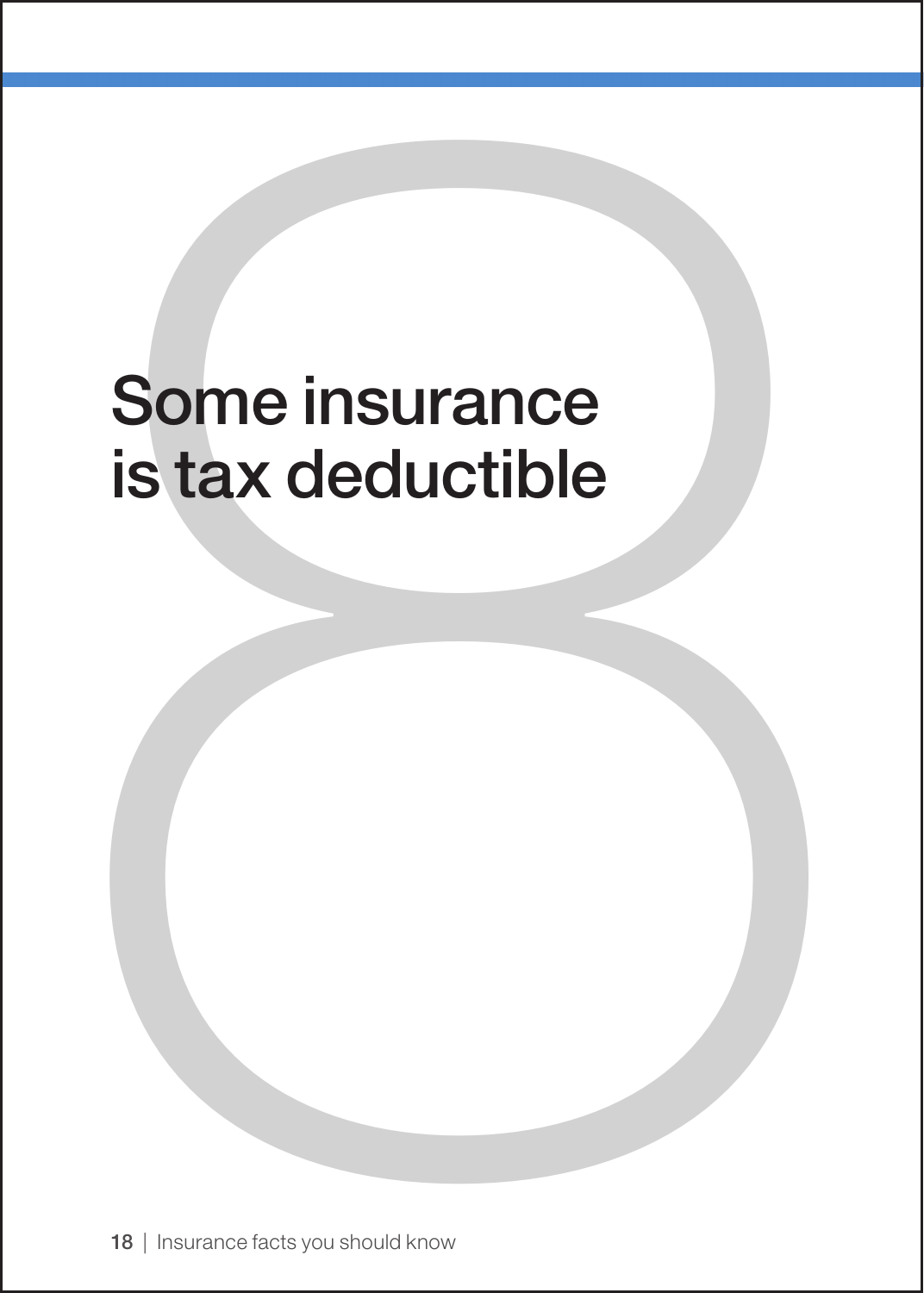**Whether insurance is tax deductible depends on the type of cover and whether the cover is held within your super.** 

Generally, life insurance, income protection and TPD (any occupation) are tax deductible to a superannuation fund.

You may also have the ability to make tax deductible contributions to superannuation to fund the cost of the premiums. When held outside superannuation, only income protection insurance is tax deductible.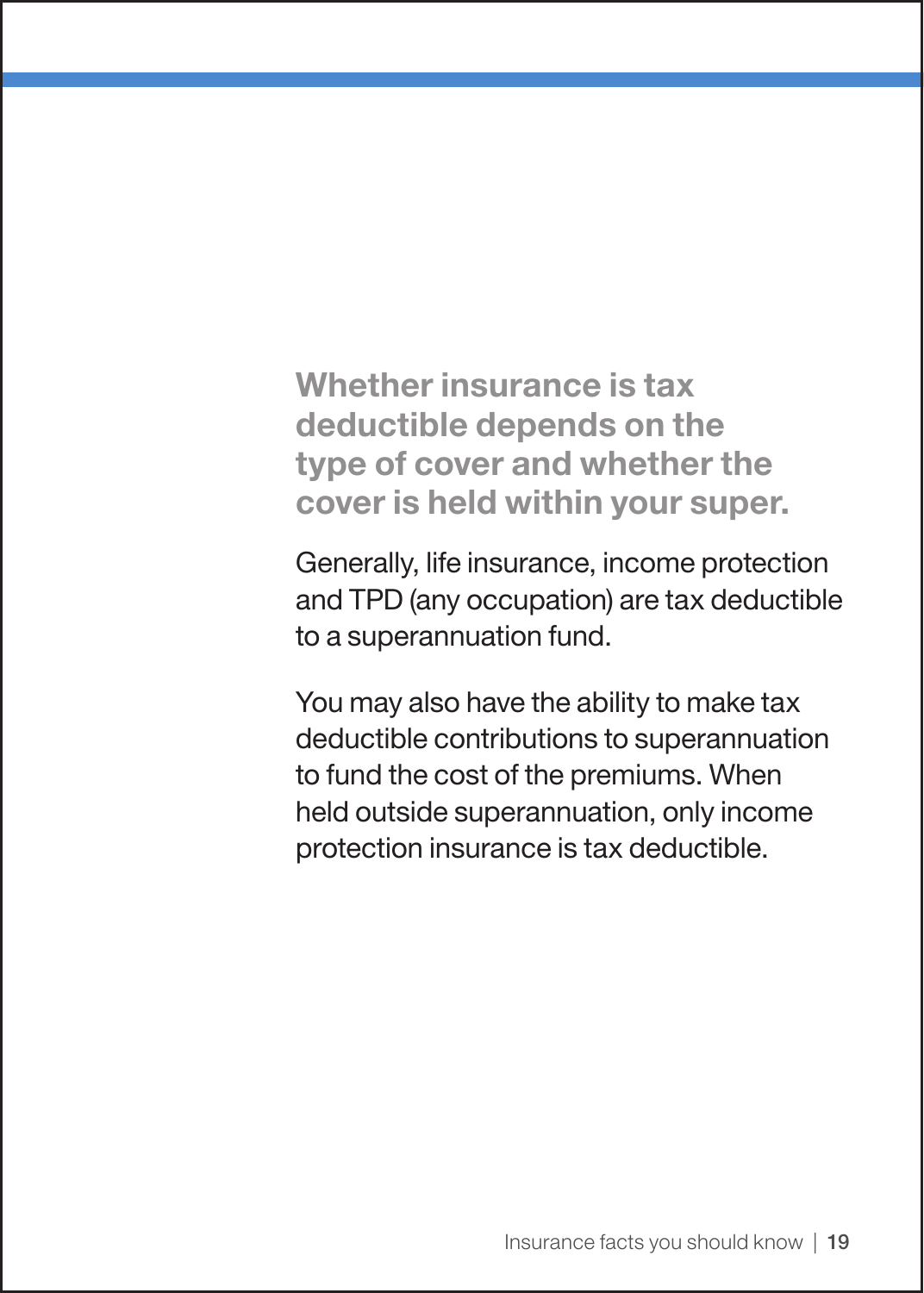# es the odds<br>gh to ignore<br>and the state of the state of the state of the state of the state of the state of the state of the state of the state of the state of the state of the state of the state of the state of the state o Sometimes the odds are too high to ignore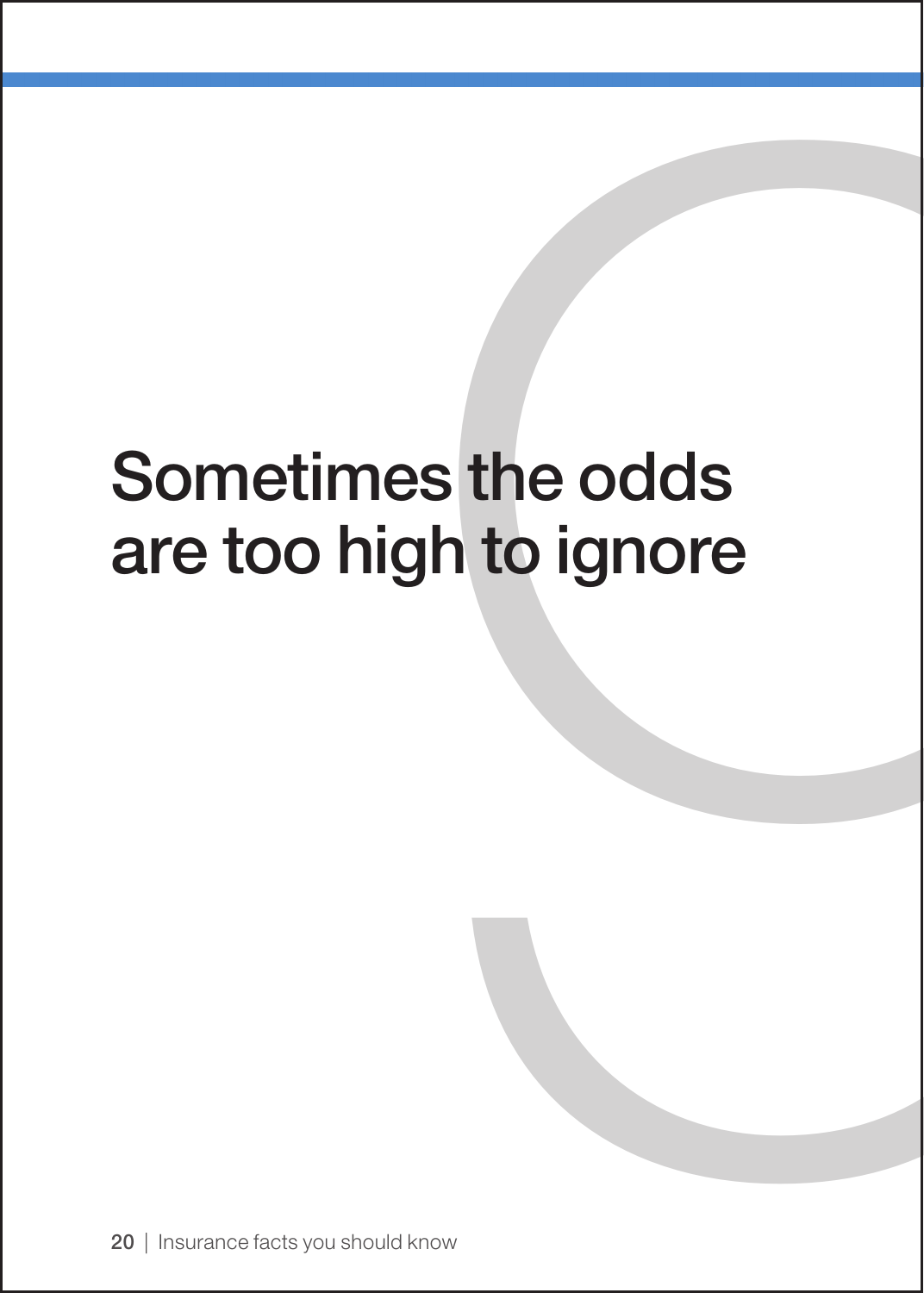# **Unpredictable things do happen.**

In 2012 about 50,000 Australians suffered new and recurrent strokes – that is 1000 strokes every week or one stroke every 10 minutes $<sup>1</sup>$ </sup> Unpredictable things do happen.<br>
In 2012 about 50,000 Australians suffred<br>
new and recurrent strokes – that is 1000<br>
strokes every week or one stroke every 10<br>
minutes.<br>
An estimated 128,000 new cases of cancer<br>
will be di

An estimated 128,000 new cases of cancer will be diagnosed in Australia this year, with that number set to rise to 150,000 by 2020.<sup>2</sup>

Between the ages of 25 & 45 the life expectancy is only 46% if you are a male and 50% if you are a female.<sup>3</sup>

1 Deloitte Access Economics – The economic impact of stroke in Australia, 2013

2 www.cancer.org.au/about-cancer/what-is-cancer/facts-andfigures.html

<sup>3</sup> www.abs.gov.au/AUSSTATS/abs@.nsf/DetailsPage/3302.0201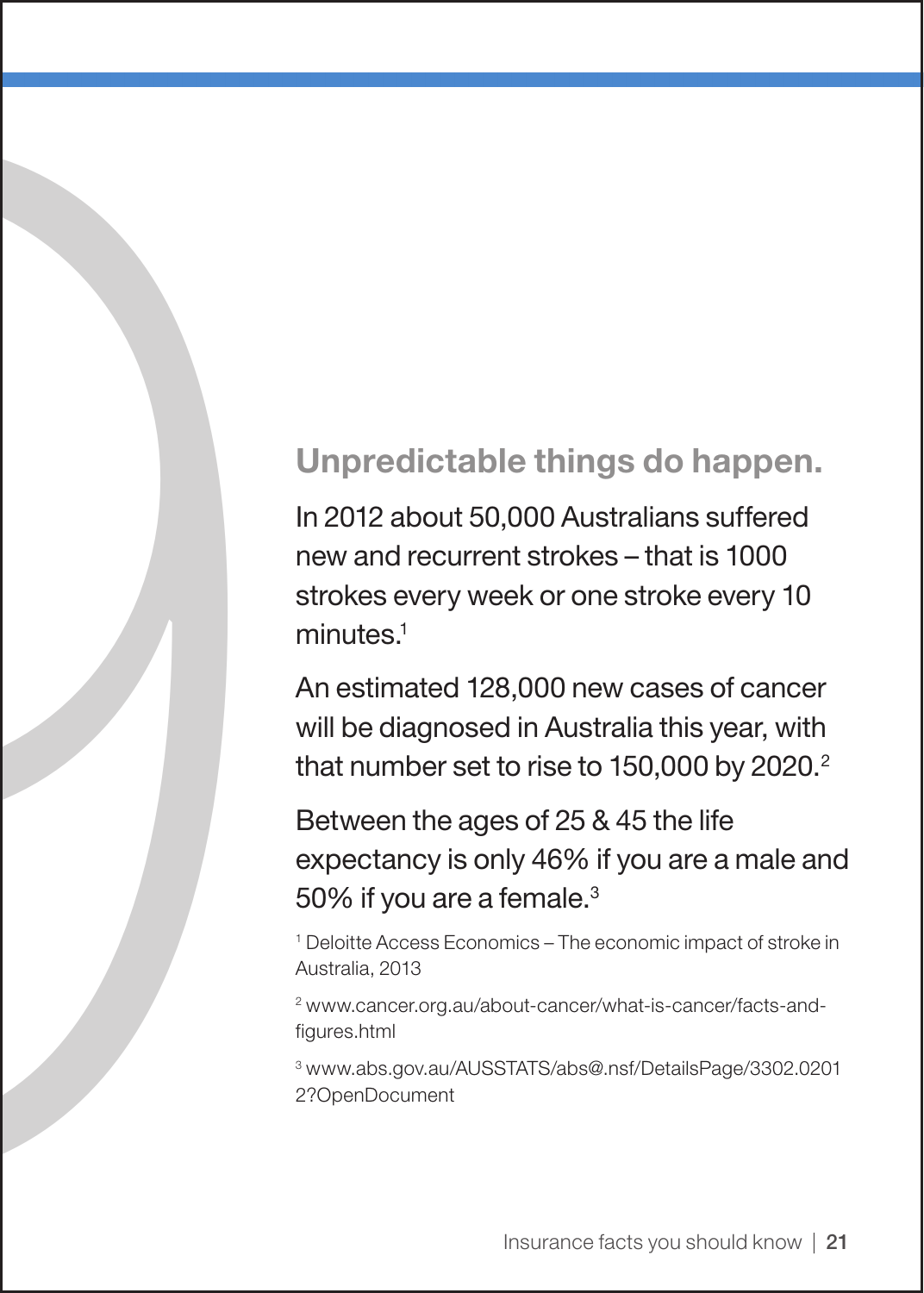# **Glossary**

## *Agreed Value*

This is a term used in income protection insurance and refers to the agreed amount of cover that you will be paid in the event of a claim. If your income reduces or increases prior to the claim being paid, it will not affect your agreed benefit amount.

## *Indemnity*

This is another term used in income protection insurance and also refers to the amount you will be paid in the event of a claim. It is unlike agreed value as indemnity will pay you a benefit amount based on a percentage of your monthly earnings prior to the claim being paid.

# *Beneficiary (beneficiaries)*

This is the person, persons, corporation or trust that you leave your policy benefit to after death. You can change the nominated

beneficiary any time before the death benefit becomes payable. If there is no nominated beneficiary the benefit will be paid to any surviving policy owner or in the case of no surviving policy owner, the estate of the last surviving policy owner. Subject to Trustee discretion.

# *TPD*

TPD stands for Total and Permanent Disablement. This insurance provides a lump sum benefit to the insured should they be unlikely to ever work again, perform household duties again, or suffer a loss of ability due to a permanent disability.

# *Any Occupation TPD*

Unable to perform any occupation to which they are reasonably suited by education, training or experience.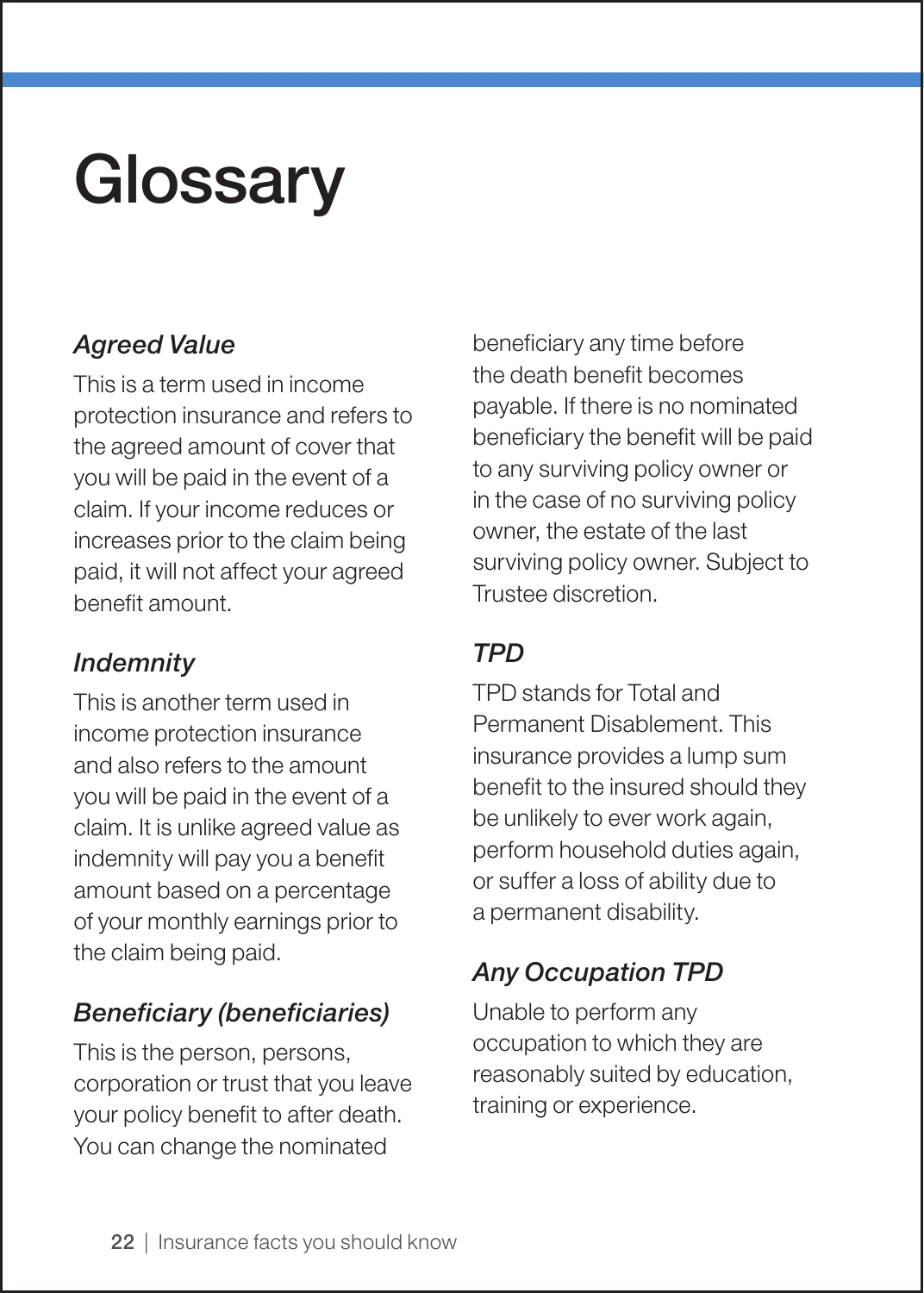## *Own Occupation TPD*

The injured person is unable to work again in the occupation they were last engaged prior to the claim.

## *Home Duties TPD*

The insured person would be unable to perform home duties as previously undertaken.

## *General Cover TPD*

This is to cover the increased cost of living because of the sickness or injury.

### *Trauma or Living Benefit Insurance*

Trauma or living benefits insurance provides a lump sum amount when you suffer from one of the insurer's list of traumatic events – as stated in the policy. This might include cancers, heart disorders, nervous system

disorders, accidents, blindness, organ transplant, or a range of other events. Each insurer differs in what they cover and what they pay for each condition. Some insurers allow you to claim for several events while others do not.

# *Linking*

Linking allows you to attach (or link) superannuation and non-superannuation policies together. Trauma, Needlestick and Children's Benefit can be held outside superannuation and linked as rider benefits to Life and TPD cover held within a superannuation fund.

Alternatively TPD cover, or just own occupation TPD cover, could be held outside superannuation, and linked to Life cover within a superannuation fund.